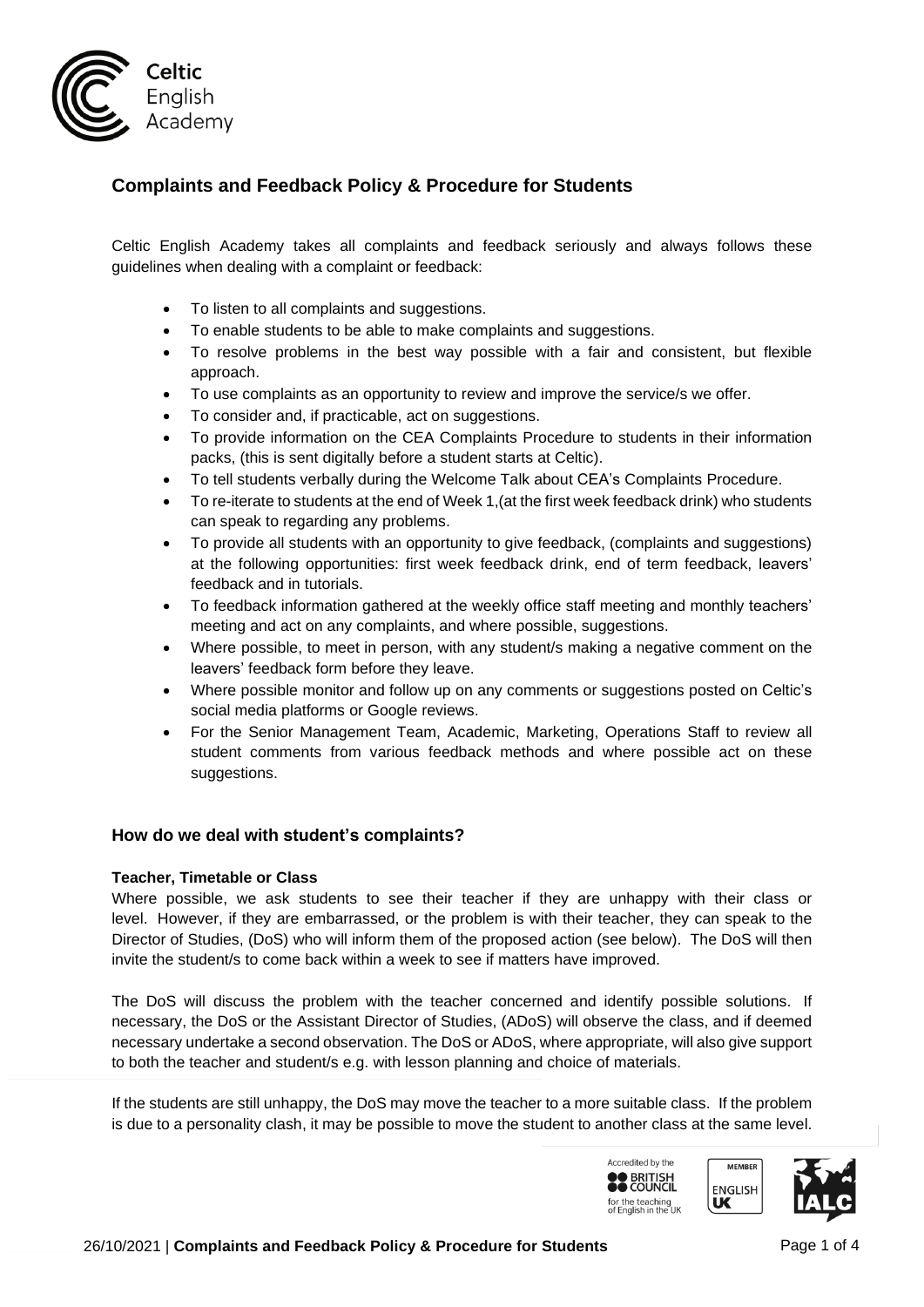

All the above stages will be documented on Google Drive and updated to Fidelo where relevant.

Where possible the DoS or ADoS will provide a teacher with as much support as possible, for example setting up a peer observation programme, helping with lesson preparation and conducting regular developmental observations. However, if matters do not improve, and the teacher continues to have problems with all classes, then a formal performance management plan may be put in place.

#### **The Academy Premises or Student Services**

Complaints about the Academy's premises, student services including social activities, airport transfer/s, bookings, support staff will be made to the Operations Manager or Student Support Officer. They will listen to the students and then take any appropriate action required.

#### **Accommodation**

Complaints about accommodation will be made to the Academy's Homestay Coordinator or Residence Accommodation Coordinator.

For homestays, the Homestay Coordinator will try to resolve any concerns by talking with the homestay host. For example, if it is a minor problem such as the type of food being provided. For the residence, the Residence Accommodation Coordinator will talk with the residence provider to resolve any concerns. For example, maintenance issues.

If the problem is serious with homestay provider, the Homestay Coordinator will visit the provider, or may ask the provider to come into the Academy for a meeting with the Homestay Coordinator and the CEO. In extreme cases, the homestay provider will no longer be used. All complaints are filed with the homestay provider's details. For serious complaints, the student is asked to fill in the Academy's complaints form. Any complaints in this area, need to be dealt with confidentially and sensitively.

Please note that there can also be occasions where the homestay provider has reason to complain about a student. In this case a similar procedure to above will be followed.

For the residence accommodation, any maintenance issues are reported by the Academy to the residence provider, Lumis Student Living, so that their maintenance team can resolve the issues. Depending on the type of maintenance issue, the provider should resolve these within 24, 48 hours or within 1 week. The timeframe to resolve the issue will be given to the Academy's staff who will then communicate this to the students.

If the complaint or feedback is related to bedding, cleaning or the self-isolation packs that Celtic provides, then the Academy will resolve the issue within 48 hours. If the complaint or feedback is related to noise or any other disturbance from the other residents of Lumis Student Living, then a warning letter will be issued by Lumis to the relevant parties. In extreme cases, the Academy reserves the right to remove any student who causes the issues from Lumis Student Living without any refund.

#### **Recording of Complaints**

Complaints of all categories will be added to the student's profile on Fidelo.

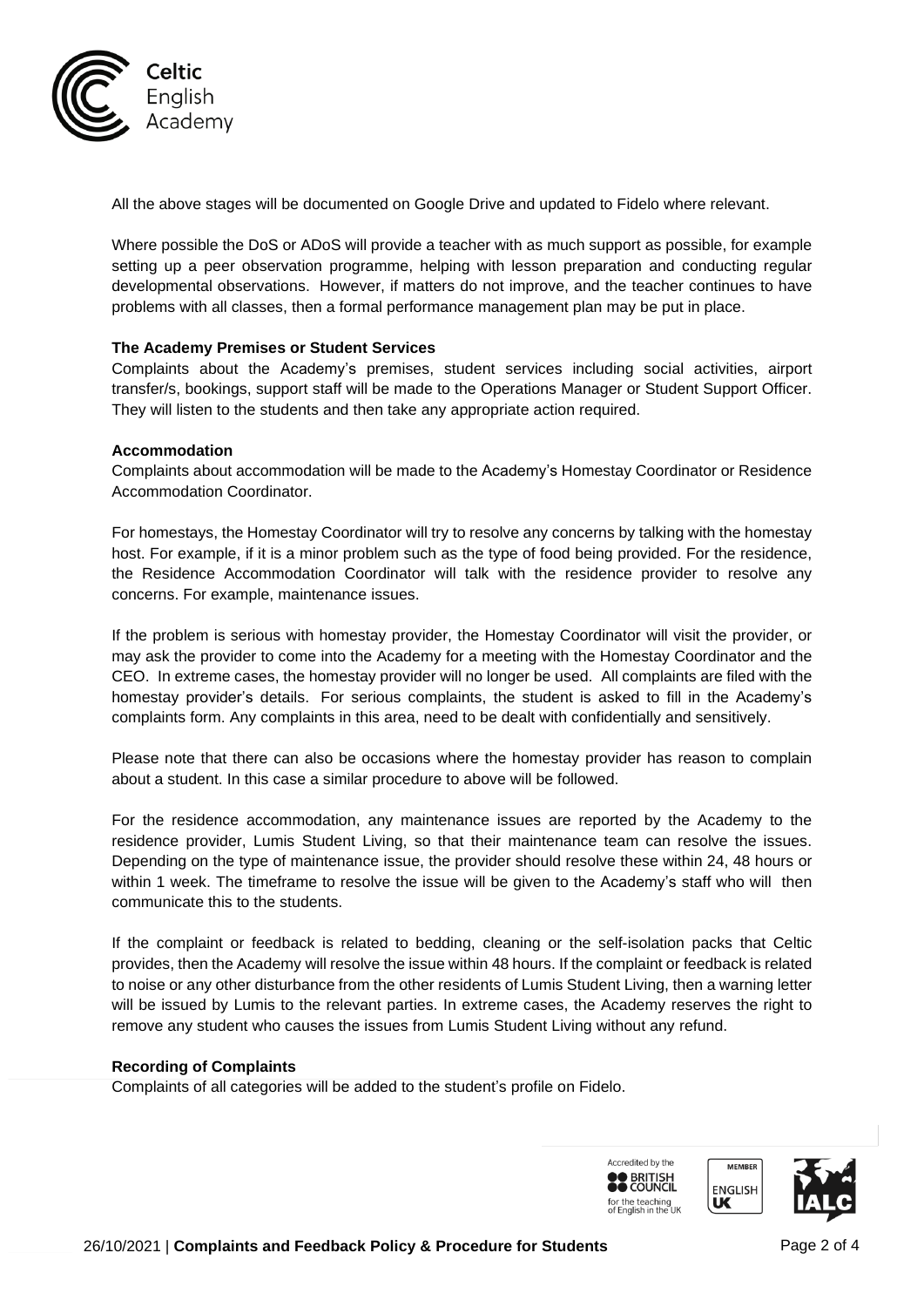

# **What is the timeframe for dealing with student/s complaints?**

| 1 <sup>st</sup> step | Respond to the complaint/feedback within 24 hours<br>$\bullet$<br>Follow-up with relevant stakeholders and resolve within 72 hours, if resolvable.<br>٠<br>If escalated to Senior Management, carry out investigation within 1 week and<br>$\bullet$<br>report back to the student/s on the outcome (resolution/or future consideration)                                                                                                                                                                                                                                                                                                             |
|----------------------|------------------------------------------------------------------------------------------------------------------------------------------------------------------------------------------------------------------------------------------------------------------------------------------------------------------------------------------------------------------------------------------------------------------------------------------------------------------------------------------------------------------------------------------------------------------------------------------------------------------------------------------------------|
| step                 | Reply to the staff or stakeholder who escalated the complaint/feedback to Senior<br>$\bullet$<br>Management within 24 hours<br>Follow-up with relevant stakeholders and resolve within 72 hours, if resolvable.<br>$\bullet$<br>If investigation is required, carry out the investigation in 1 week and report back<br>$\bullet$<br>to the student/s on the findings/outcome.<br>If a resolution cannot be reached, refer the student to the English UK complaints<br>$\bullet$<br>service for students from member schools. English UK can then take it higher to<br>the Ombudsman, if required, for a final outcome that the school must abide by. |